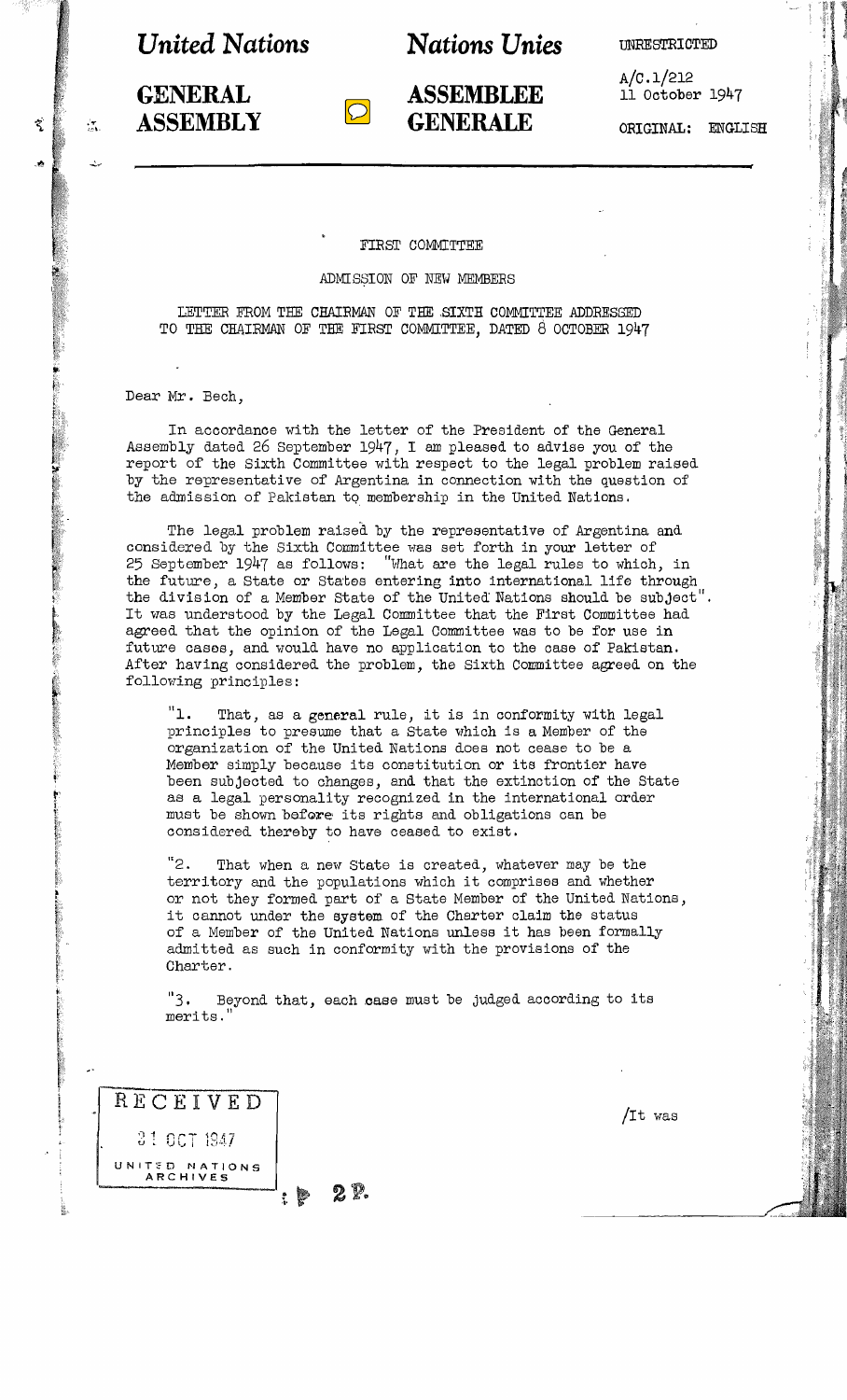$A/C.1/212$ Page 2

It was agreed by the Sixth Committee that these principles are to be transmitted to the First Committee as suitable to give general guidance to the United Nations in connection with future cases, with the understanding that each case will be considered in accordance with its particular circumstances.

. . . . .

Yours sincerely,

Faris el-Khouri Chairman of the Sixth Committee

His Excellency Mr. Joseph Bech,  $\overline{\text{Chairman}}$  of the First Committee